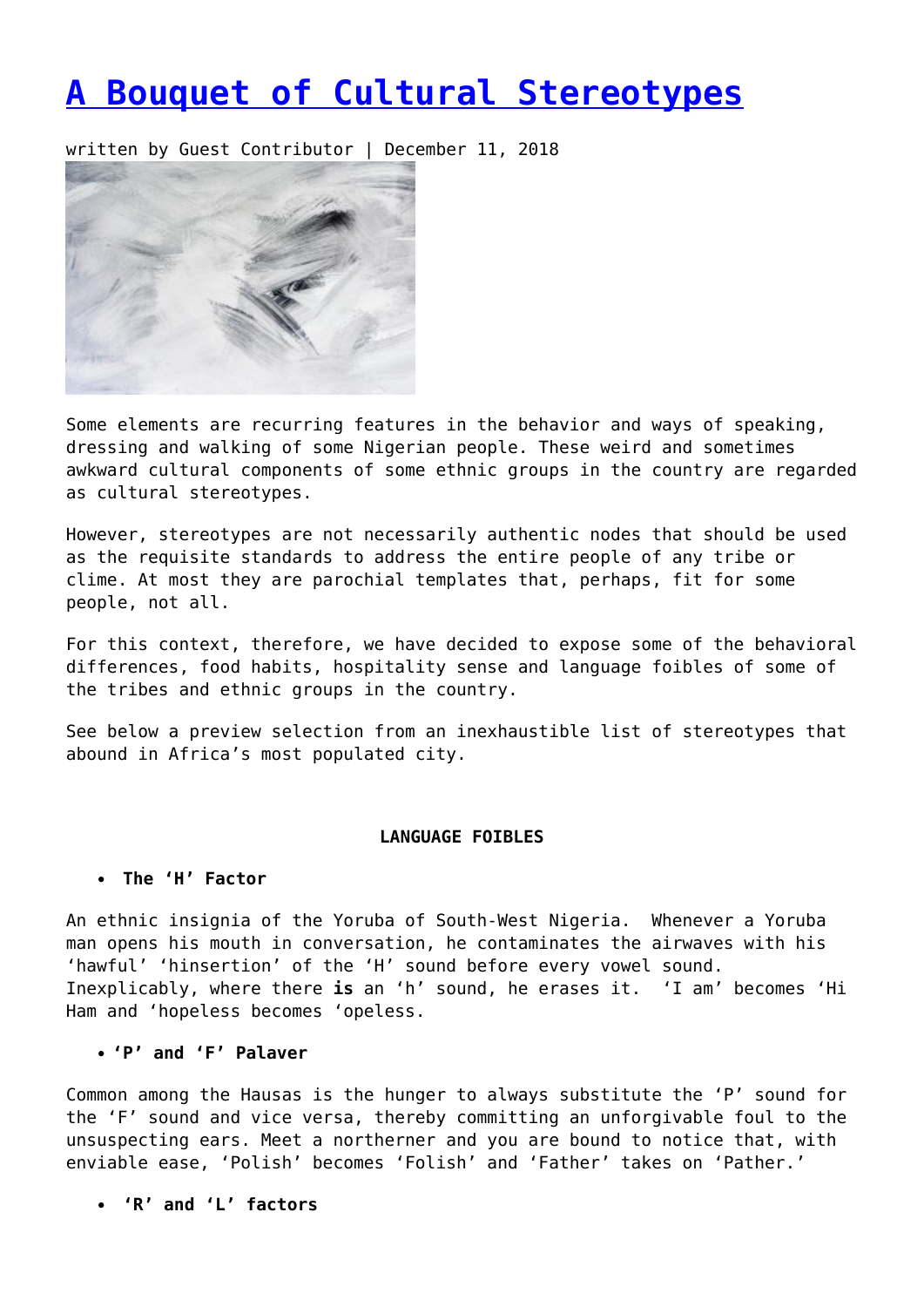The Igbos of Anambra engage in a perpetual misuse of the 'R' and 'L' sounds. This misuse, when heard, is rather offensive to the ears. Employ an Anambra person as your worker and he will give excuses on why he came to work 'rate' because of 'tlaffic' on the 'load' that morning.

# **This Warri Creole**

The Warri people from the Delta are unique when it comes to their interesting language of communication. What I have chosen to call 'Warria Franca' is the brand of the informal Nigerian Pidgin English, or 'Broken' English or 'Rotten' English as popularized by the late Ken Saro Wiwa in his Soza Boy novel, that the Warri people have created.

### **FOOD AND NUTRITION**

### **The Ijebu Garri saga**

For an Ijebu man the popular street saying is true, that 'Garri has no advert, yet it sells even more than Indomie, a new age instant noodles, mostly for kids. The Ijebu Garri is the most enriching meal to be served an Ijebu man. Known for the acclaimed 'sourness' of their Garri brand, the Ijebus are more patriotic about their Garri than they are about the Nigerian cause.

#### **This Dog is not for soup, beware of Calabars and Ondos**

The Ondos and Calabars are unrepentant 'Dog-eaters'. Just like chicken and fishes are regular features in menus in most parts of the country, Dog meat—or 404, like a popular car—is a palate's companion that is eaten with relish. Parboiled with 'Ogogoro'—local gin—and cooked with scent-leaf, the delicacy, according to its consumers, is both delicious and nutritional.

#### **The Yoruba pepper**

Yorubas have a love for eating peppery edibles. You even find them putting pepper in local snacks like 'puff-puff. Someone once said that looking closely at the picture of a Yoruba person might make your eyes start to water from the pepper they have consumed.

### **The Hausa love for sweeteners and sauces**

The Hausas are known for their excessive consumption of sugar and any other sauce that sweetens meals. Little wonder you find them accompanying every meal with various garnishes that make the meal spicier, saucier and sweeter than is necessary.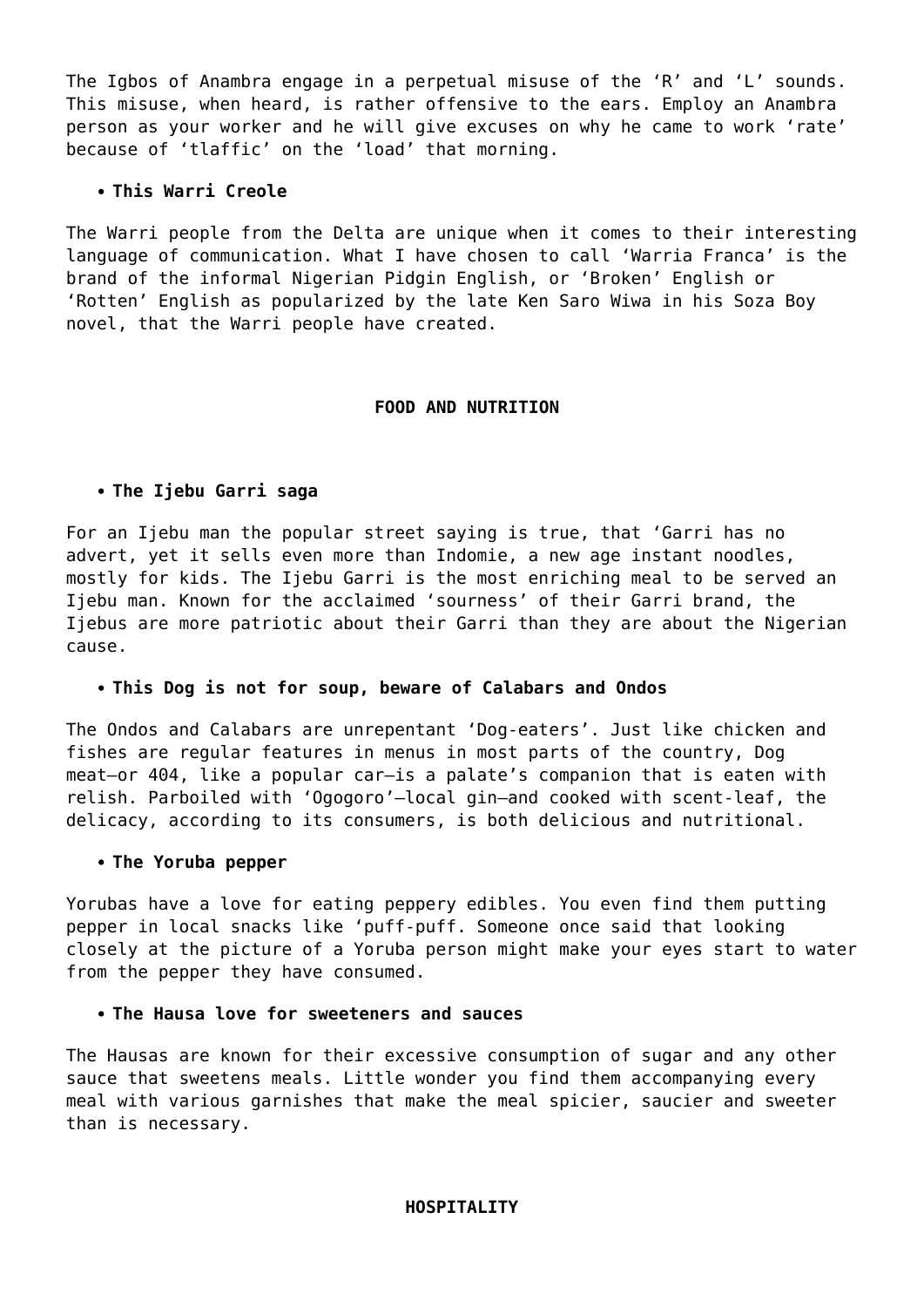#### **Tivs and their Legendary Hospitality**

The Tiv men are reputed to be the perfect template for impressive generosity; offering their wives to every Tom, Dick (Pun intended), Harry and August visitor sleeping over in their houses. How interesting! I also gathered that, rather than spite the culture, married women look forward, with gusto, to the arrival of a strong, macho visitor that knows how to satisfy women.

# **Igbos and Kolanuts**

There is a saying in Igboland that 'He who brings Kola brings life'. This rubric has ceased to g extinct. Rather it has become an integral part of the Igbo hospitality culture. Accompanied with frothing palm wine, there is hardly any gathering of Igbo men without lobes of Kolanuts shared, to appease the ancestors.

### **Ekiti people and yam/pounded yam**

It is easier for Ekiti people, when welcoming a guest, to prepare pounded yam than make any other cuisine. Yams are always in abundance, as such, guest, whenever they request for meals, are served plateful of well-pounded, succulent yams. The rice craze in other parts of the country has nothing on the Ekitis.

# **BEHAVIORAL PATTERNS**

# **The Edo crave for Italy**

For an average Edo youth, male and female, Europe is where greener grasses abound, especially in Italy. Italy is where every youth from that part hopes to travel to. This hunger for traveling to Italy has made people to accuse their ladies of hoping to be enlisted into one of the various prostitution cartels that Italy houses.

#### **Igbo men and the root of Evil**

The Igbo man does not see money as the root of evil. Instead, it is the answer to all things. How else do I describe how much an Igbo man is in love with the tingling smell of crisp currency notes? Maybe I could say that an Igbo man loves money the way a 'Jehovah's Witness' loves his "never walk alone" bag (portmanteau), or the way a Northerner loves his transistor radio. But, I'm not even sure that these images are enough.

#### **The Legendary Ijebu Stinginess**

The Ijebus are arguably the most miserly of God's creations. For every Ijebu man, apart from a few 'righteous ones', the pidgin expression common among